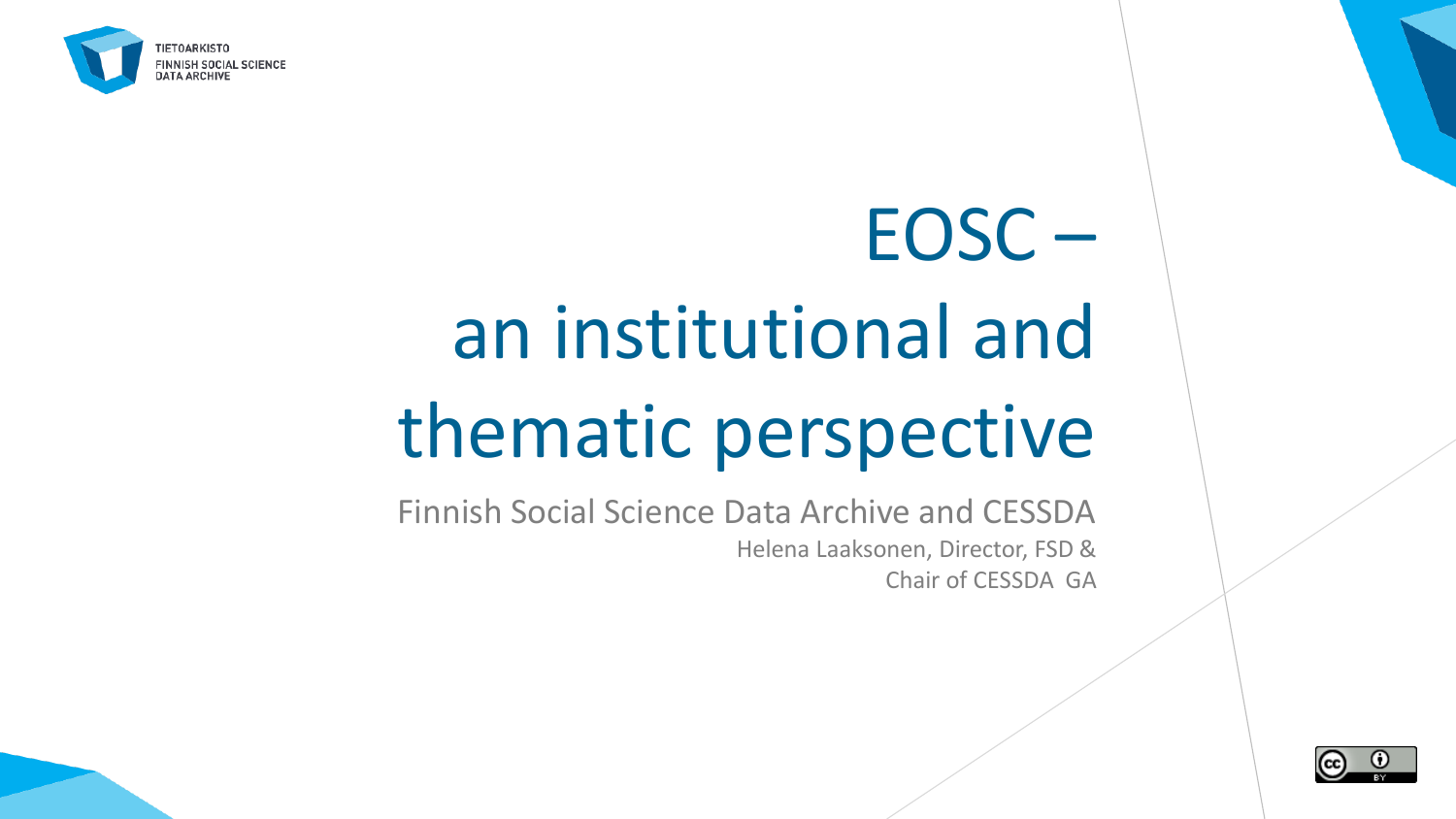

## **Contents**



www.fsd.tuni.fi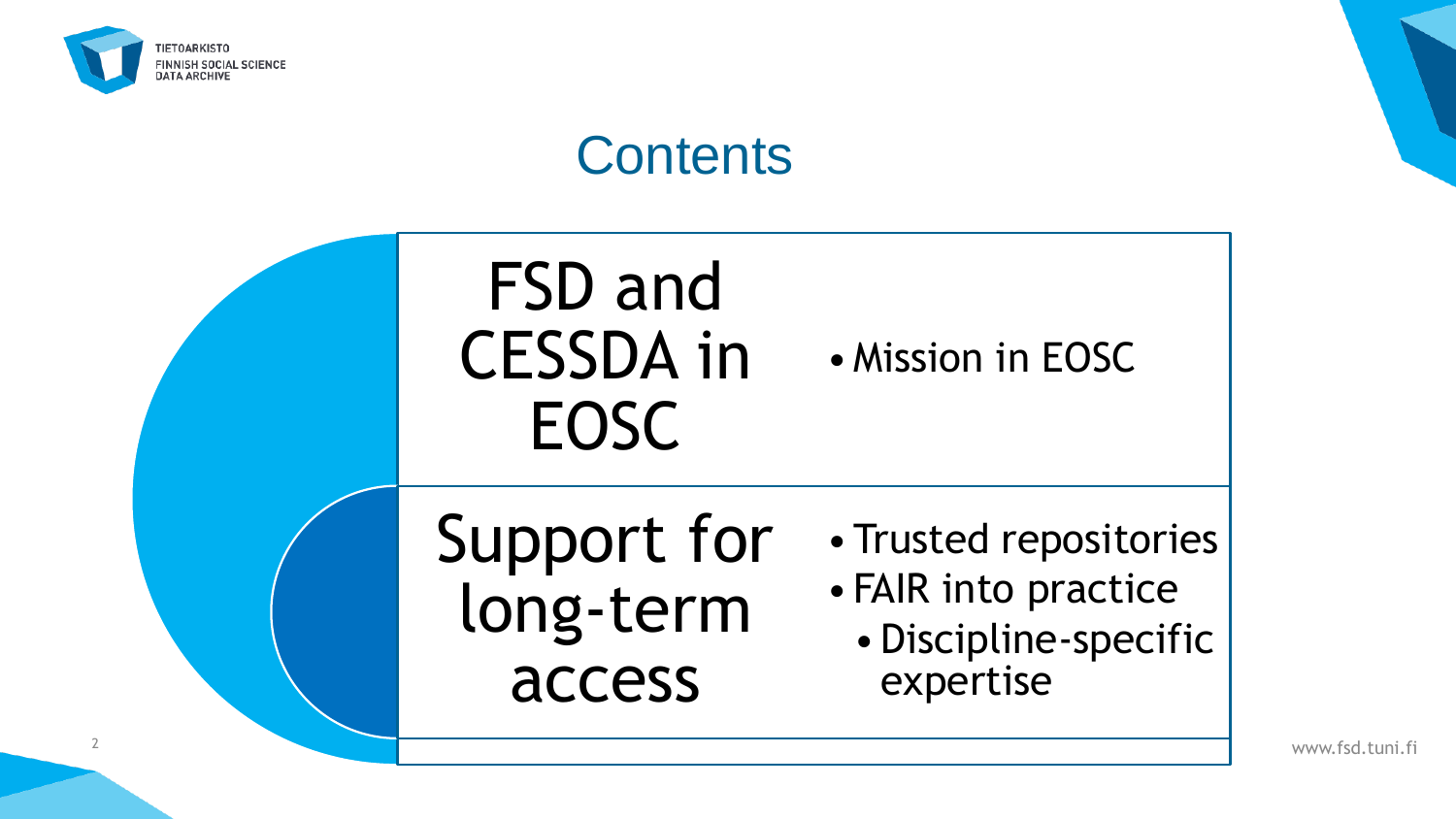

## FSD and CESSDA in EOSC

#### Finnish Social Science Data Archive - [FSD](https://www.fsd.tuni.fi/)

- National mission for Tampere University
- National Service Provider for CESSDA ERIC
- Expert organisation on survey data and qualitative (often textual) data collected for research purposes

Consortium of European Social Science Data Archives - [CESSDA](https://www.cessda.eu/) European Research Infrastructure Consortium - ERIC

- Distributed infrastructure
- Distributed national services + Central Services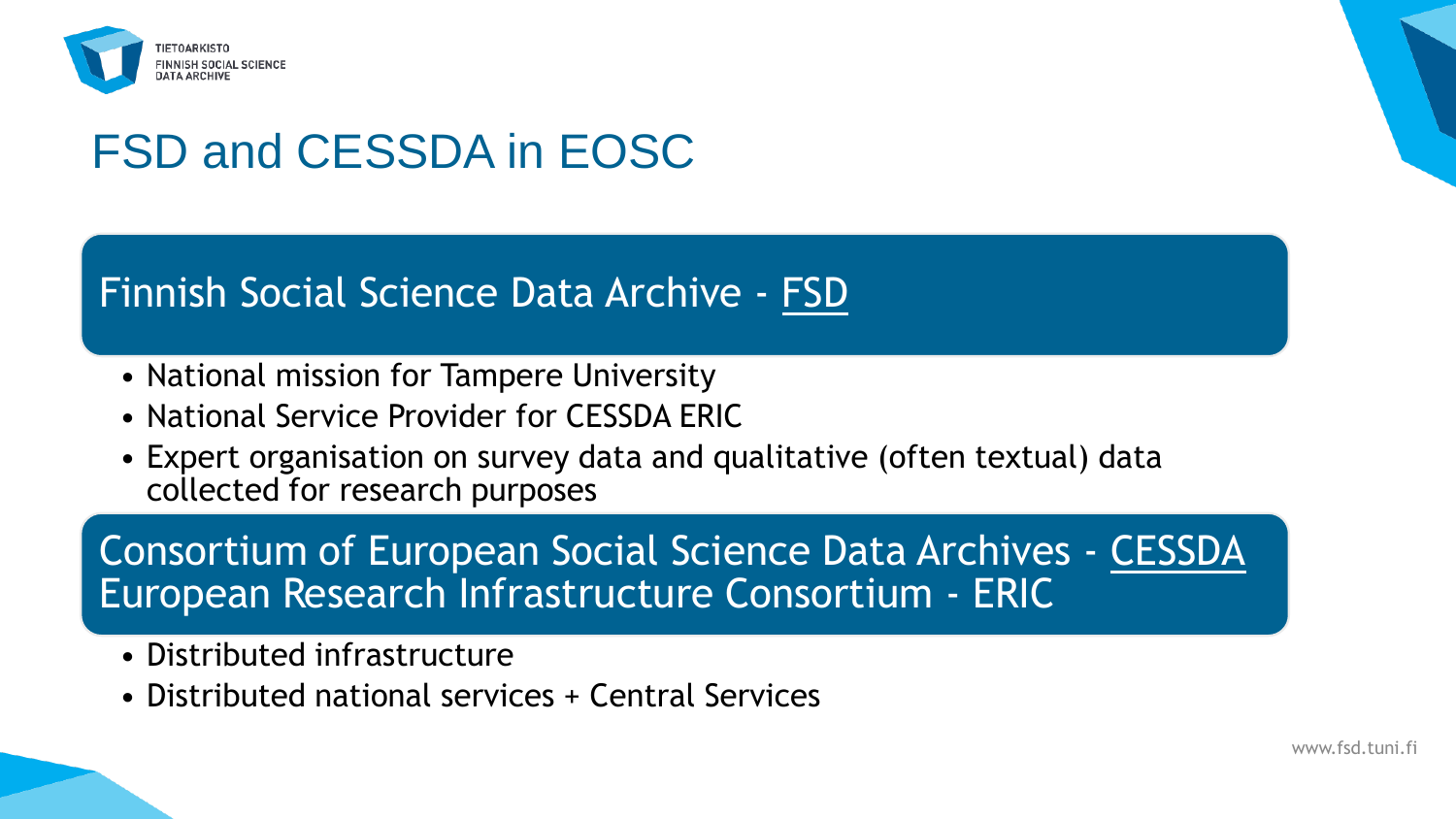

# Mission for CESSDA & FSD in EOSC

- ▶ We need thematic layers in EOSC to serve discipline-specific requirements of academic communities.
- ▶ Building SSHOC in EOSC
	- leverage and interconnect existing and new infrastructures from the SSH ERICs and foster interdisciplinary research and collaboration
	- **Project ended, RI cooperation continues**
- Contributing to wider cross-disciplinary projects
- Meaningful and worthwhile European infrastructure for researchers within EOSC

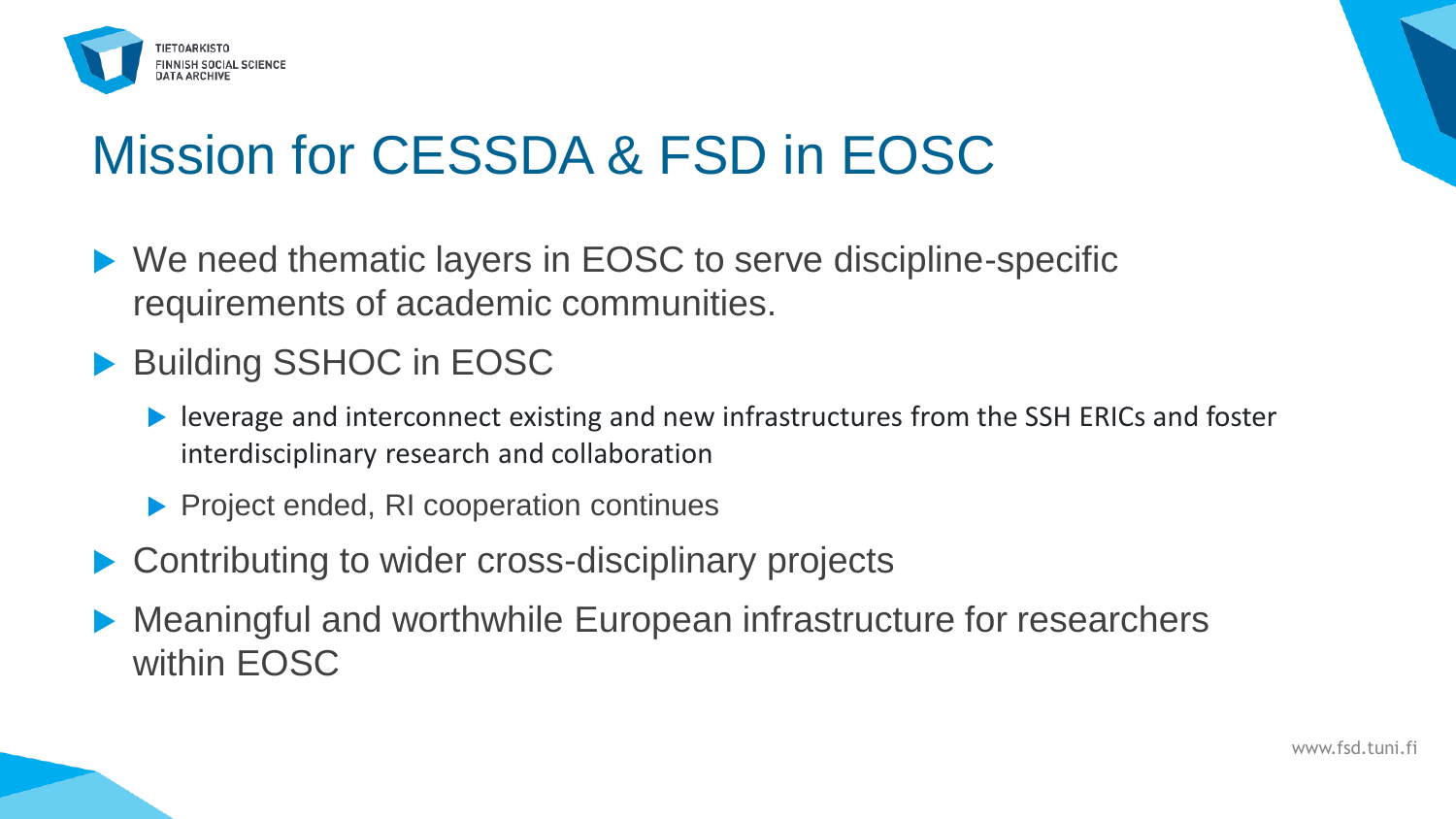

### Support for long-term access

- $\blacktriangleright$  Trusted repositories certified repositories
	- $\triangleright$  implements the FAIR data principles responsibly



- ▶ FAIR into practice to provide long-term access
	- ▶ Discipline-specific expertise to share and preserve data so that reusability is the best possible from the researchers' point of view as well as legally sustainable
	- ▶ Standardised metadata (DDI, controlled vocabularies, PIDs...)
	- ▶ Standardised data processing (including anonymisation & pseudonymisation)
	- ▶ Standardised archival processes (OAIS), shared tools ...